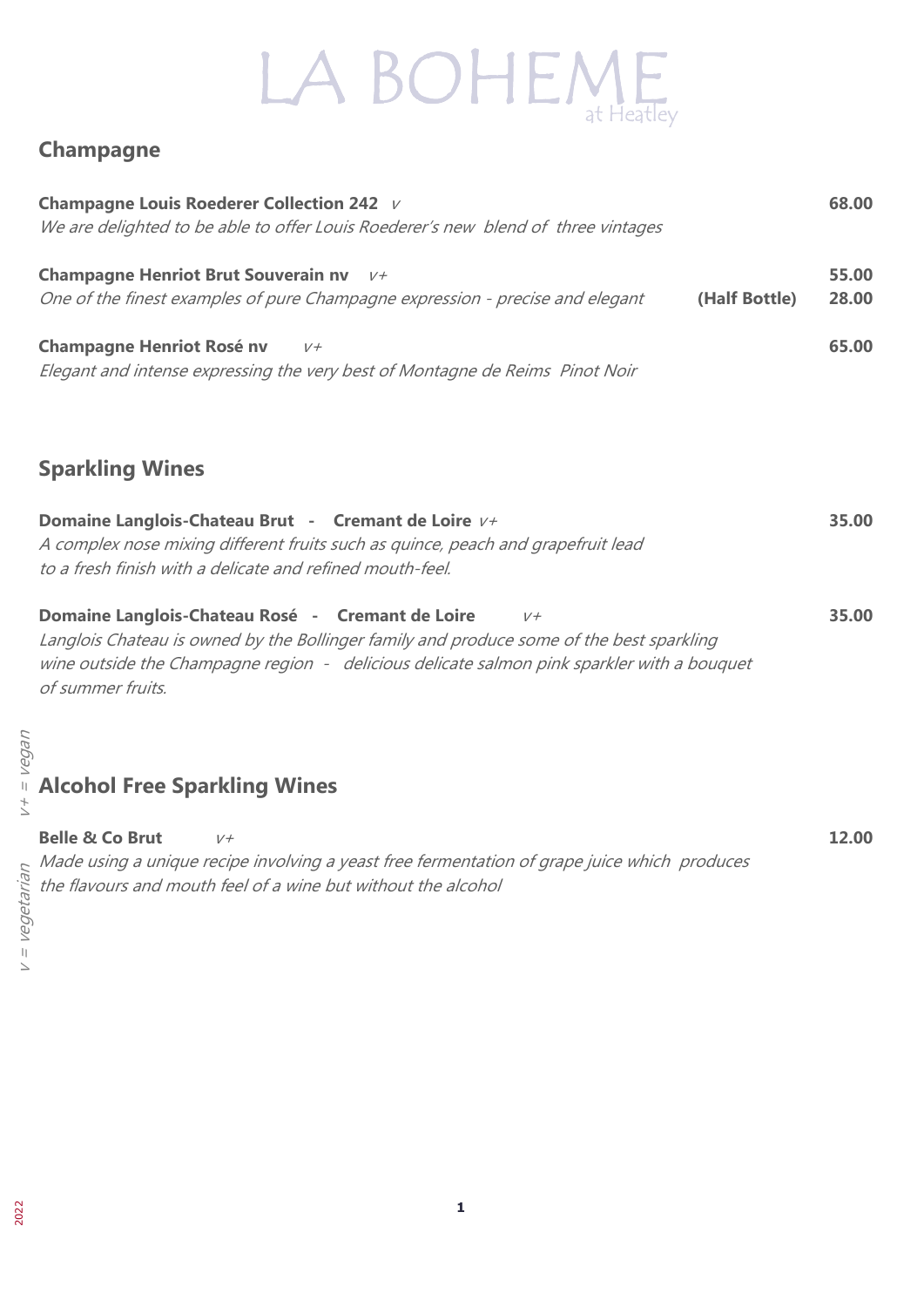#### White Wines

|                  | <b>Regional   White</b>                                                                                                                               |       |
|------------------|-------------------------------------------------------------------------------------------------------------------------------------------------------|-------|
|                  | <b>Sauvignon Blanc</b><br><b>IGP Cote de Gascoigne</b><br>$\overline{\phantom{a}}$<br>$V +$<br>Fresh and zingy                                        | 21.00 |
|                  | <b>Picpoul de Pinet</b><br><b>AOP Coteaux du Languedoc</b><br>$\sim 100$ km s $^{-1}$<br>$V +$<br>Citrussy and fresh - great with seafood             | 24.50 |
|                  | <b>Burgundy   White</b>                                                                                                                               |       |
|                  | <b>Macon Villages Chateau du Charnay</b><br>$V +$<br>Clean fresh Macon with notes of honeysuckle and a smooth finish                                  | 28.00 |
|                  | <b>Bourgogne Aligoté, Famille Brocard</b><br>$V +$<br>Clean fresh Macon with notes of honeysuckle and a smooth finish                                 | 28.00 |
|                  | <b>Chablis Domaine des Manants, Brocard</b><br>$V +$<br>Quintessential Chablis - pure, fresh, clean, aromas of citrus                                 | 36.00 |
|                  | <b>Pouilly Fuissé Vielles Vignes - Gonon</b><br>$V +$<br>- rich and luscious with a flowery nose                                                      | 44.00 |
|                  | <b>Chablis 1er Cru Montmains, Brocard</b><br>$V +$<br>Mineral, flinty notes with a complexity of elegant fruit - finishes beautifully crisp and racy  | 50.00 |
|                  | <b>Santenay 'Sous La Roche', Bachey-Legros</b><br>Full-bodied, delicately rich Burgundy - perfectly judged oak maturation - elegant with good acidity | 55.00 |
|                  | Loire   White                                                                                                                                         |       |
| $=$ vegar<br>$+$ | Sancerre Terres Blanches ~ Domain Daulny<br>$V +$<br>Classic aromas and flavours of gooseberry, nettles and minerality                                | 38.00 |
|                  | Pouilly Fumé Domaine Fines Caillottes ~ Jean Pabiot<br>$V +$                                                                                          | 39.00 |
| vegetarian       | Fabulous crisp dry Sauvignon with complex- smoky minerality                                                                                           |       |
|                  | <b>Alsace   White</b>                                                                                                                                 |       |
|                  | Pinot Blanc ~ Dopff & Irion                                                                                                                           | 26.00 |
| $\geq$           | Fresh and crisp                                                                                                                                       |       |

Fresh and crisp

 $V+ = Veqqan$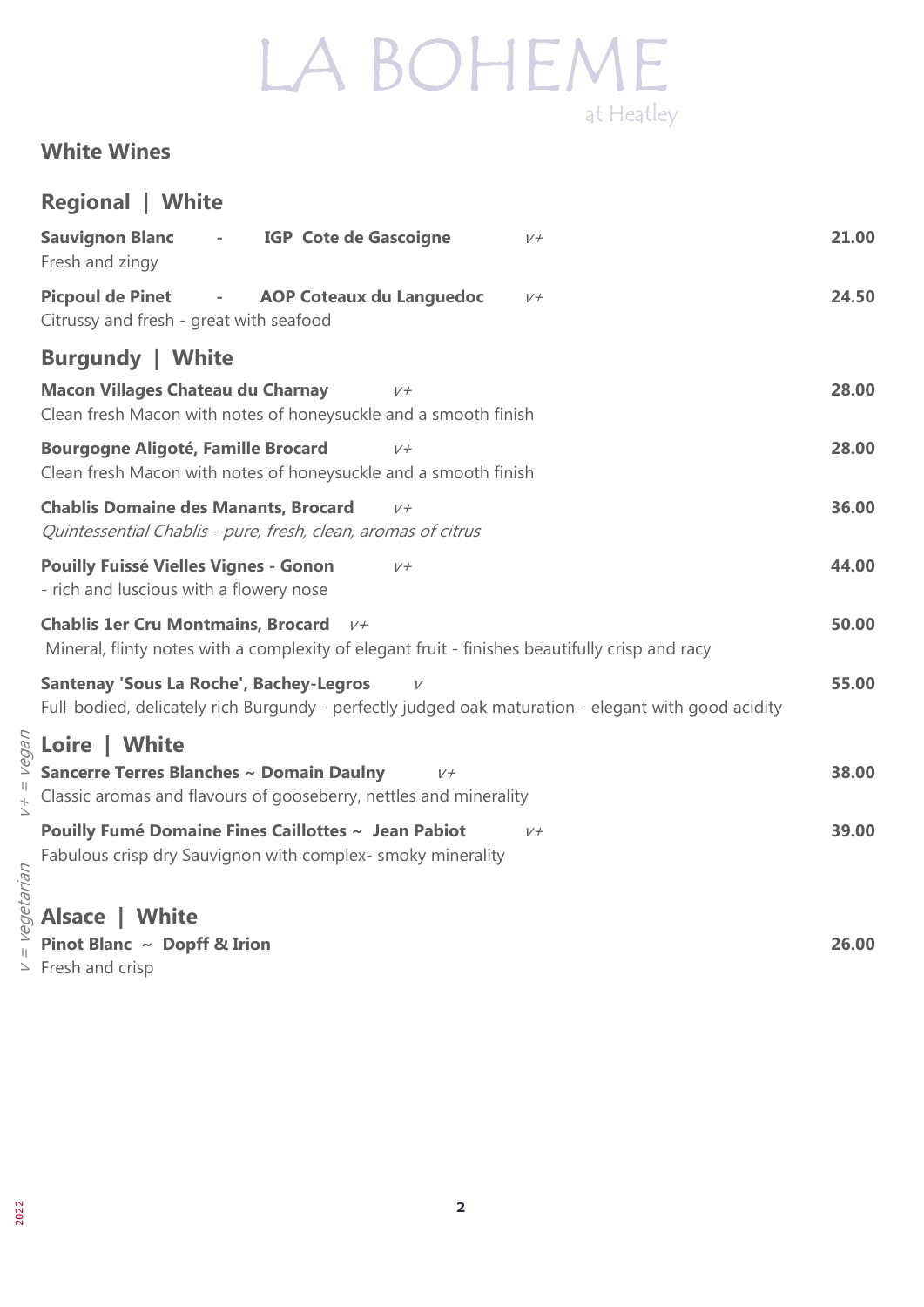|            | <b>Italy   White</b>                                                                                                                                  |       |
|------------|-------------------------------------------------------------------------------------------------------------------------------------------------------|-------|
|            | Pinot Grigio delle Venezie - Amanti<br>$V +$                                                                                                          | 21.00 |
|            | Crisp perfumed delicate white wine with good concentration and a long finish.                                                                         |       |
|            | Gavi di Gavi DOCG, Manfredi                                                                                                                           | 30.00 |
|            | Crisp, zesty wine with peachy fruit flavours - appealing and elegant balance and good acidity                                                         |       |
|            |                                                                                                                                                       |       |
|            | Spain   White                                                                                                                                         |       |
|            | Albariño 'Bernon' Bodegas Aquitania - Rias Biaxas<br>$V +$                                                                                            | 28.00 |
|            | Super award winning Albarino - crisp apple scented fruit and layered mineral aromas                                                                   |       |
|            | Chile   White                                                                                                                                         |       |
|            | <b>Los Coches Viognier - Chile</b>                                                                                                                    | 22.00 |
|            | Delicious notes of peaches and apricots                                                                                                               |       |
|            | <b>Miguel Torres Santa Digna Reserve Sauvignon Blanc</b><br>$V +$                                                                                     | 24.50 |
|            | A fantastic New World Sauvignon packed with zesty gooseberry and citrus flavours.                                                                     |       |
|            | Casa Silva Chardonnay Reserva Cuvée Colchagua<br>$V +$                                                                                                | 26.50 |
|            | Aromas of white peaches with hints of honey and toasty oak - soft with balanced acidity.                                                              |       |
|            |                                                                                                                                                       |       |
|            | <b>South Africa   White</b>                                                                                                                           |       |
|            | <b>Painted Wolf The Den Chenin Blanc - Paarl</b>                                                                                                      | 26.00 |
|            | Elegant full bodied wine with tropical flavours of creamy pineapple, melon and vanilla                                                                |       |
|            | ႜ <sub>ဇ</sub><br><sup>ဇွ</sup> New Zealand   White                                                                                                   |       |
|            | Rapaura Springs Sauvignon Blanc ~ Marlborough, New Zealand                                                                                            | 30.00 |
|            | A classic award winning, intense Kiwi Sauvignon packed with herbal aromas, gooseberry and passionfruit,                                               |       |
|            | crisp and mineral finish.                                                                                                                             |       |
|            |                                                                                                                                                       |       |
|            |                                                                                                                                                       |       |
| vegetarian | <b>Rosé Wines</b>                                                                                                                                     |       |
|            | > Provence   Rosé                                                                                                                                     |       |
|            | Mas de Cadenet Rosé - Provence (Organic)                                                                                                              | 36.00 |
|            | - delicious crisp dry elegant rosé from the foothills of Mont Sainte Victoire                                                                         |       |
|            |                                                                                                                                                       |       |
|            | Italy  <br><b>Rosé</b>                                                                                                                                |       |
|            | <b>Pinot Grigio Rosé, Amanti</b>                                                                                                                      | 21.00 |
|            | - fresh fruity pinot rosé                                                                                                                             |       |
|            |                                                                                                                                                       |       |
|            | <b>Rosé</b><br><b>USA</b>                                                                                                                             |       |
|            | <b>Wildwood White Zinfandel</b><br><b>California</b><br>An off dry Zin full of strawberry and cranberry fruit flavours with a lovely zesty freshness. | 19.95 |
|            |                                                                                                                                                       |       |

2022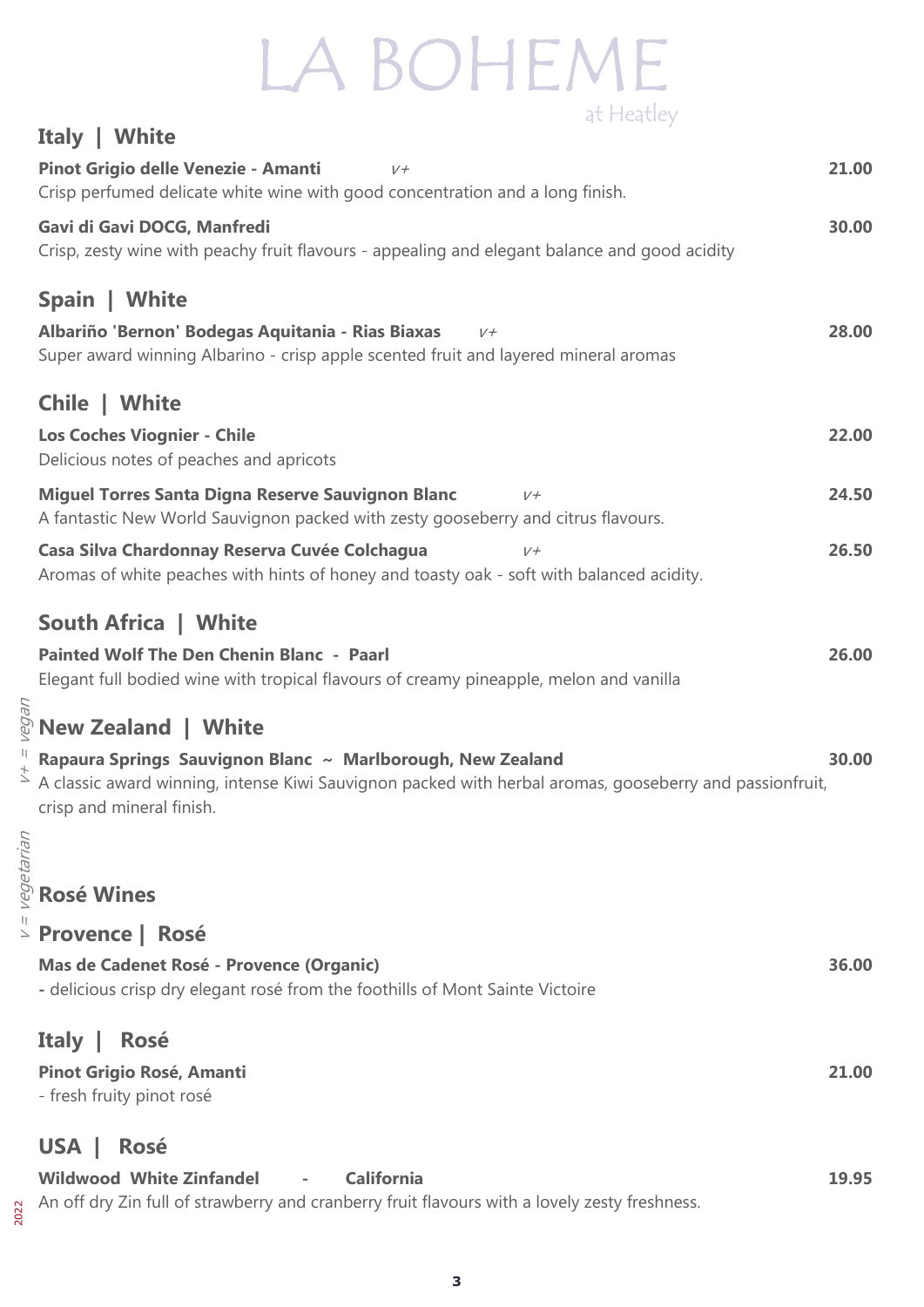|                | <b>Rhône and Languedoc - Rousillion</b>  <br><b>Red</b><br>Le Petit Balthazar Merlot - Languedoc - Rousillion<br>$V +$<br>- very approachable juicy fruit driven Merlot.                                                                                                                                            | 22.00 |
|----------------|---------------------------------------------------------------------------------------------------------------------------------------------------------------------------------------------------------------------------------------------------------------------------------------------------------------------|-------|
|                | Côtes du Rhône-Villages, Plan de Dieu, Frederick Reverdy<br>$V +$<br>Sweet Grenache and fresh black fruits and hints of spice combine - beautifully balanced.                                                                                                                                                       | 28.00 |
|                | RECOMMENDED!<br>Cairanne 'Le Pavillon des Courtisannes', Jean-Luc Colombo<br>Abundant dark fruits on the nose - smooth integrated tannins - superb.                                                                                                                                                                 | 42.00 |
|                | Châteauneuf-du-Pape, Télégramme<br>$V +$<br>Aromas of plum fruits, spice, leather and herbs - full bodied with ripe tannins and great length                                                                                                                                                                        | 65.00 |
|                | <b>Burgundy</b>  <br><b>Red</b>                                                                                                                                                                                                                                                                                     |       |
|                | <b>Cru Beaujolais</b><br><b>Fleurie</b><br>$\sim$ $-$<br>$V +$<br>Gamay based wine with a fragrant nose overlying a concentrated cherry fruit palate.                                                                                                                                                               | 26.00 |
|                | <b>Cru Beaujolais</b><br><b>Morgon</b><br>$\sim$ $-$<br>$V +$<br>Aromas of blackberries and blackcurrants - a touch of spice - silky tannins.                                                                                                                                                                       | 26.00 |
|                | Bourgogne Pinot Noir, Bouchard - Bourgogne AC<br>Well-balanced and smooth, this is a delicious, easy-drinking Burgundy.                                                                                                                                                                                             | 38.00 |
|                | Cote de Beaune Villages, Bouchard Père et Fils ~ Cote D'Or<br>Soft, velvety, style with spicy, earthy flavours. Fabulous with game & poultry.                                                                                                                                                                       | 45.00 |
| vegan          | <b>Chassagne-Montrachet Rouge, Vielles Vignes Bachey-Legros</b><br>$V +$<br>Well-balanced and smooth, this is a delicious, easy-drinking Burgundy.                                                                                                                                                                  | 60.00 |
| $\overline{+}$ | <b>Bordeaux</b><br><b>Red</b><br><b>Bordeaux AC</b><br><b>Chateau Malbat</b><br>$V +$<br>A lovely, easy drinking Claret from the south of the Gironde, with soft fruit and plummy elegance.                                                                                                                         | 24.00 |
|                | <b>Chateau La Tour Bel-Air - Montagne St Emilion</b><br>$\frac{15}{20}$ Rich, succulent claret exhibiting a plumy toasty nose wit<br>$\frac{15}{20}$ cedar on the finish. Great with duck, cassoulet or game<br>Rich, succulent claret exhibiting a plumy toasty nose with flavours of cassis, liquorice, spice and | 34.00 |
|                | $\frac{1}{2}$ Château Puy Blanquet, Grand Cru St. Emilion AC<br>A delightful wine with a soft, smooth mouthfeel, packed with berry & plum fruits and woodland scents.                                                                                                                                               | 49.00 |
|                | Chateau Batailley - Pauillac 5ème Cru Classé 2011<br>$V +$<br>A classic Bordeaux ~ fantastic nose of blackcurrant with a touch of lemon-grass and cherry                                                                                                                                                            | 95.00 |

 $\sim$  the palate exudes class with its smooth tannins and integrated oak.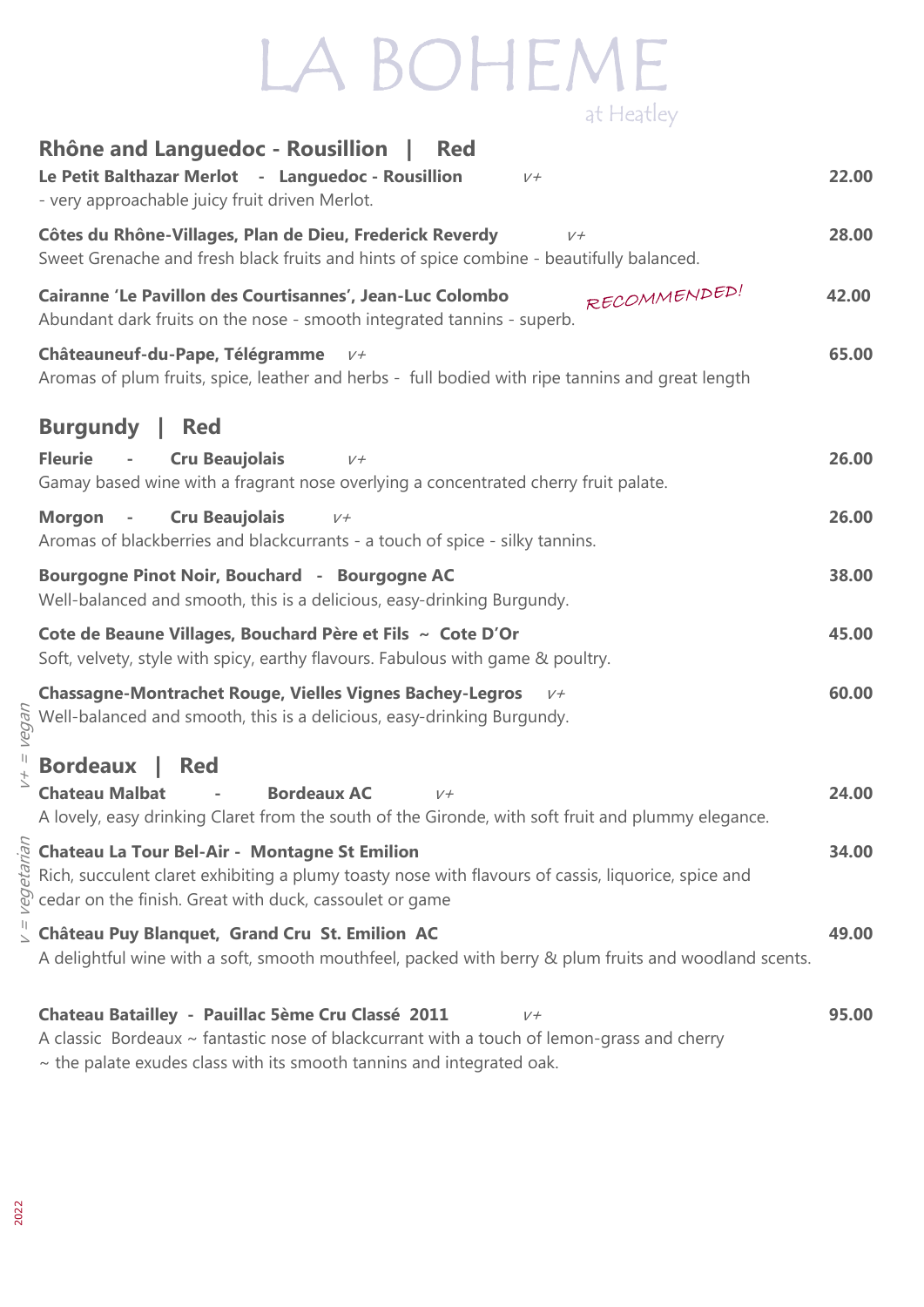#### Italy | Red

| <b>Primitivo 'Doppio Passo' Salento</b><br>Rich ripe cherries, plums and notes of cocoa                                                                                                                                                                                                                                     | 34.00 |
|-----------------------------------------------------------------------------------------------------------------------------------------------------------------------------------------------------------------------------------------------------------------------------------------------------------------------------|-------|
| Lonardi Valpolicella Classico Superiore Ripasso v+<br>Dry and velvety wine with a soft cherry fruit bouquet and a ripe smoky palate with a refined elegant finish                                                                                                                                                           | 40.00 |
| <b>Spain</b><br><b>Red</b><br>Bodegas Bagordi Crianza - Organic - Rioja<br>$V +$<br>Aromas of blackberries and raspberries with hints of hazelnut and a smooth vanilla filled finish.                                                                                                                                       | 28.00 |
| Prios Maximus 'Roble' Ribera del Duero<br>$V +$<br>Powerful bouquet of cherries, ripe blackberries, blueberries with hints of brioche, mocha, toasted nuts                                                                                                                                                                  | 30.00 |
| <b>Marques de Murieta Reserva - Rioja</b><br>Iconic harmonious wine - nose, of refined fruit and floral notes and subtle oak - juicy, rich palate.                                                                                                                                                                          | 48.00 |
| <b>Argentina</b><br><b>Red</b><br>$\perp$<br>Gouguenheim Valle Escondido Malbec Reserva ~ Mendoza<br>$\vee$<br>Aromas of red fruits, chocolate and coffee - palate packed with cherry flavours and floral notes<br>- french oak on the finish, very complex, yet balanced.                                                  | 28.00 |
| Gouguenheim Valle Escondido Cabernet Sauvignon Reserva ~ Mendoza<br>$\vee$<br>Black fruits, spices, hint of vanilla scented oak - layered flavours including chocolate and spice                                                                                                                                            | 28.00 |
| <b>Chile</b><br><b>Red</b><br><b>Miguel Torres Santa Digna Reserve Merlot</b><br>$V +$<br>A superbly balanced red - plum and blackberry fruits, notes of spicy oak - smooth rounded palate.                                                                                                                                 | 24.50 |
| Casa Silva Gran Terroir 'Los Lingues' Carmenere V+<br>RECOMMENDED!<br>Gorgeous aroma - hints of tobacco, black and red fruits - soft tannins, balanced acidity with sweet fruit,<br>cherries and blackberry notes.                                                                                                          | 36.00 |
| <b>South Africa</b><br><b>Red</b><br>The Painted Wolf Guillermo Pinotage $\sim$ Swartland, South Africa<br>$V +$<br>An intense, rich wine packed with flavours of ripe blueberry and mulberry, exotic spice and creamy<br>vanilla with evident ripe tannins and a long lingering finish $\sim$ A superb award winning wine! | 32.00 |
| <b>Australia</b><br><b>Red</b><br>Sunnycliff Shiraz ~ Australia<br>V<br>A Shiraz that personifies the classic Australian ripe fruit in a glass ethos and delivers a wine of<br>immense drinkability $\sim$ ripe sweet bramble fruit with notes of liquorice and chocolate.                                                  | 24.00 |
| <b>New Zealand</b><br><b>Red</b><br>Seifried Old Coach Road Pinot Noir ~ New Zealand<br>$V +$<br>A classic Nelson PN - strong berry flavours and spicy finish.                                                                                                                                                              | 30.00 |

 $V + = Vegan$ 

2022